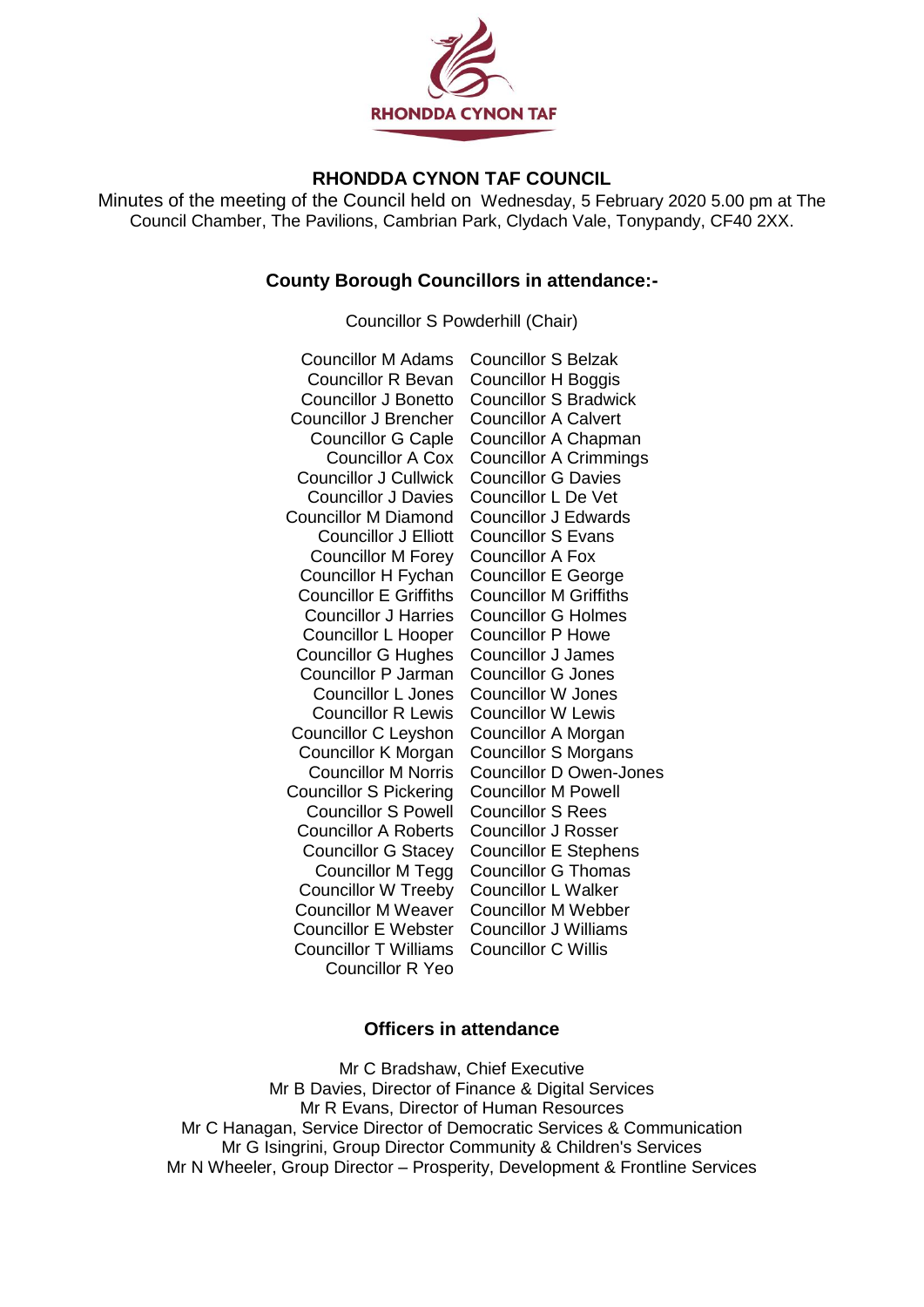# Mr A Wilkins, Director of Legal Services

# **Others in attendance**

Professor Marcus Longley – Chair of the Health Board Dr Sharon Hopkins - Interim Chief Executive of the Health Board Dr Greg Dix - Executive Director of Nursing, Midwifery and Patient Care. Dr Nick Lyons - Medical Director

# **113 Apologies**

Apologies for absence were received from County Borough Councillors A. Davies-Jones, S. M. Evans, M Fidler Jones, D. Grehan, G. E. Hopkins, K. L. Jones, W. Owen, S. Rees-Owen, R. K. Turner, G. D. G. Williams and D. H. Williams.

# **114 Declaration of Interest**

In accordance with the Council's Code of Conduct, the following declarations of interests were made pertaining to the agenda:

# **In respect of Item 7 – The Council's Pay Policy Statement:**

# **Council Officers**

· Mr C Bradshaw – Chief Executive "The Pay Policy statement for the Council has no effect on existing terms and conditions applying to individual employees and simply sets out the Council's approach to previously approved pay policies, therefore I will remain in the meeting whilst the item is presented and during subsequent discussion."

· Mr A Wilkins– Director, Legal Services "The Pay Policy statement for the Council has no effect on existing terms and conditions applying to individual employees and simply sets out the Council's approach to previously approved pay policies, therefore I will remain in the meeting whilst the item is presented and during subsequent discussion."

· Mr C Hanagan – Service Director of Democratic Services and Communications "The Pay Policy statement for the Council has no effect on existing terms and conditions applying to individual employees and simply sets out the Council's approach to previously approved pay policies, therefore I will remain in the meeting whilst the item is presented and during subsequent discussion."

· Mr R Evans – Director, Human Resources "The Pay Policy statement for the Council has no effect on existing terms and conditions applying to individual employees and simply sets out the Council's approach to previously approved pay policies, therefore I will remain in the meeting whilst the item is presented and during subsequent discussion."

· Mr G Isingrini – Group Director, Community & Children's Services "The Pay Policy statement for the Council has no effect on existing terms and conditions applying to individual employees and simply sets out the Council's approach to previously approved pay policies, therefore I will remain in the meeting whilst the item is presented and during subsequent discussion."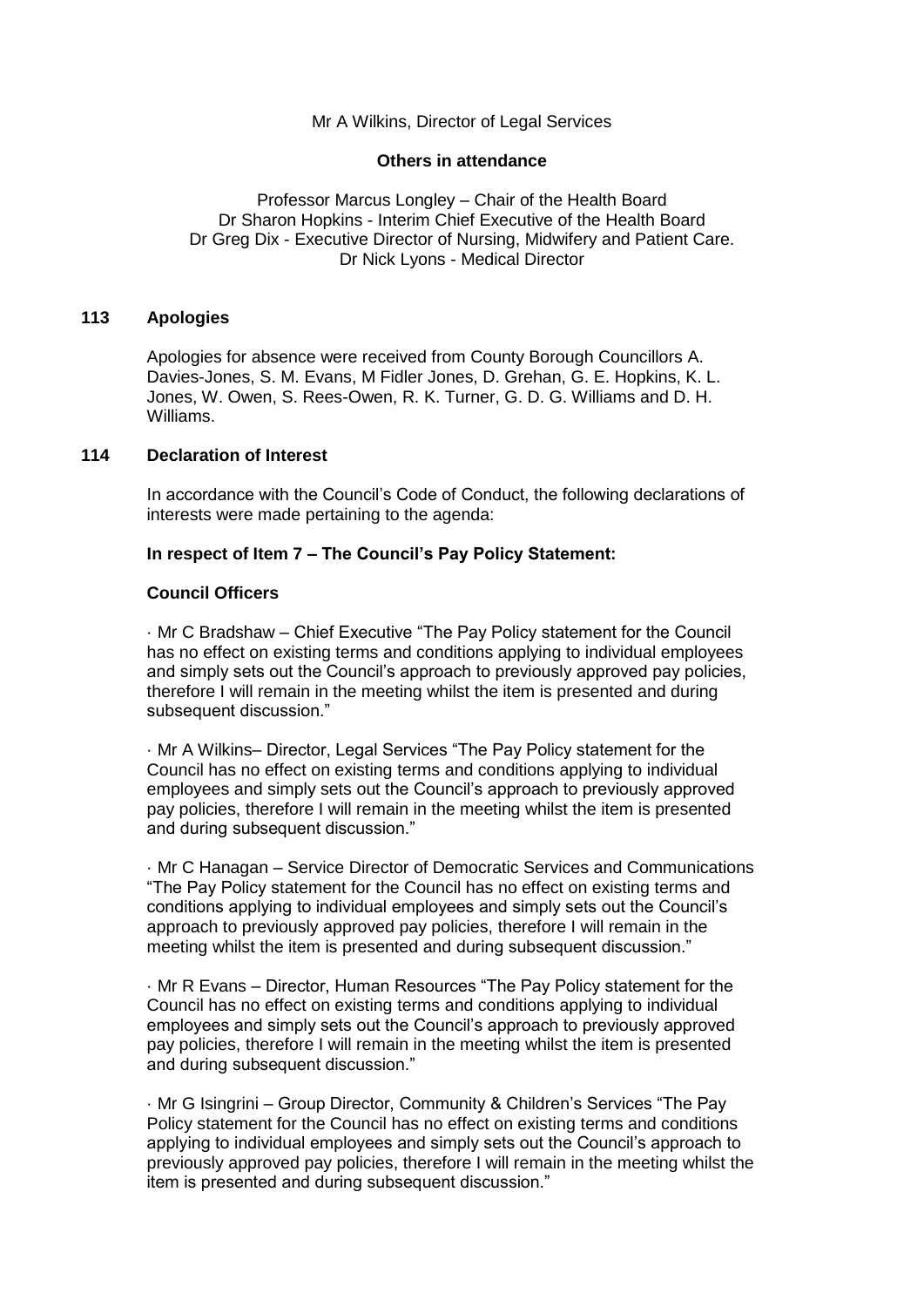· Mr N Wheeler – Group Director, Highways & Streetcare Services "The Pay Policy statement for the Council has no effect on existing terms and conditions applying to individual employees, therefore I will remain in the meeting whilst the item is presented and during subsequent discussion on the item."

·Mr B Davies – Director, Finance "The Pay Policy statement for the Council has no effect on existing terms and conditions applying to individual employees, therefore I will remain in the meeting whilst the item is presented and during subsequent discussion on the item."

# **In respect of Item 4 and 12 - Cwm Taf Morgannwg University Health Board/Urgent Notices of Motion the following Members declared personal but non-prejudicial interests:**

County Borough Councillor J Bonetto –" I am a Member of the Community Health Council"

County Borough Councillor M Forey –"I am a former Elected Member representative on the Health Board

County Borough Councillor P Jarman –"I am a former member of the Cwm Taf LHB"

County Borough Councillor L M Adams –"My wife is a former employee of the Health Board and is in receipt of NHS pension"

County Borough Councillor D R Bevan –"My daughter is working on a Joint project with the Health Board"

County Borough Councillor G Caple – " My son is a Doctor and has worked for CTMLHB"

County Borough Councillor G Caple - "I am a member of the Community Health Council"

County Borough Councillor A Crimmings –"I have a Family relative who works for CTMUHB"

County Borough Councillor J R Davies –"Previously worked for Cwm Taf, still registered Bank Nurse"

County Borough Councillor G R Davies –"Roeddwn yn cyfarwyddwr o cwmni oedd a cytundeb gyda Bwrdd Iechyd Cwm Taf"

County Borough Councillor J Elliott –"I have a family member who works for Cwm Taf UHB"

County Borough Councillor S Evans – "I am an NHS employee"

County Borough Councillor J Harries – "I have family members work for CTMUHB"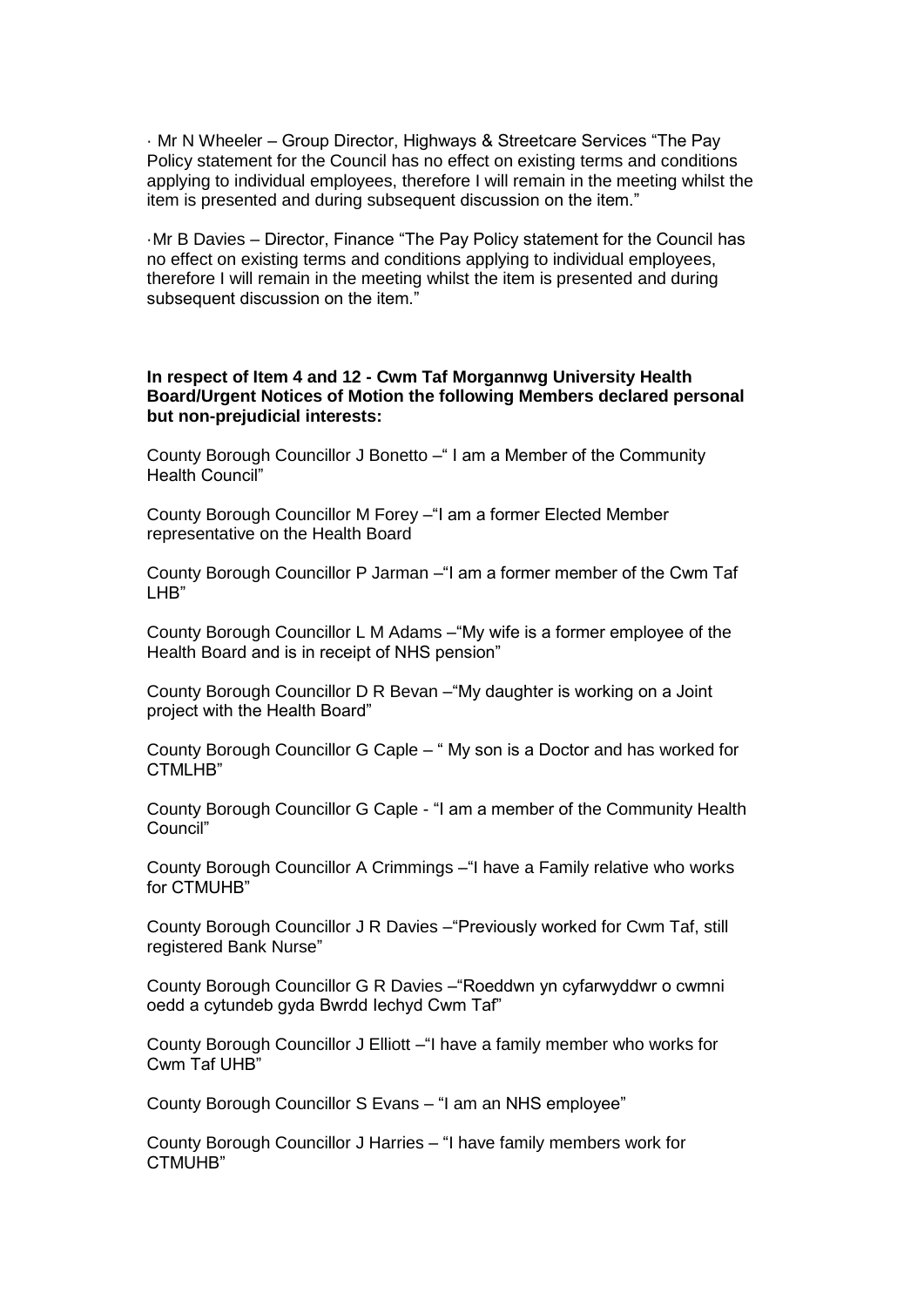County Borough Councillor R Lewis –"I have a family relative who works for CTMUH<sub>B</sub>"

County Borough Councillor A Morgan –"My involvement in Maternity Services and as Council Leader"

County Borough Councillor S Morgans –"My daughter is a nurse at Royal Glamorgan Hospital"

County Borough Councillor K Morgan –"I am employed by CTMUHB"

County Borough Councillor M Norris –"I have family members who work for Cwm Taf Morgannwg UHB"

County Borough Councillor M Tegg –"I am the Chair of the Lindsay Legg Club"

County Borough Councillor Weaver –"I have previously worked for Cwm Taf Health Board"

County Borough Councillor R Yeo – "My wife works for Cwm Taf UHB in Prince Charles Hospital"

#### **Council Officer**

Mr G Isingrinni, Group Director, Community & Children's Services – "I am an associate Member on the UHB"

#### **In respect of Item 10 – Notice of Motion (Citizen's Advice RCT):**

County Borough Councillor J Brencher – "My son is a volunteer Director of the RCT Citizens Advice"

County Borough Councillor E Stephens –"I work for the DWP who operate Universal Credit, I work where CAB hold sessions"

### **115 Announcements**

• County Borough Councillor A. Chapman announced that Treorchy has recently won the Best High Street Award, not only in Wales but in the UK due to the hard work of the traders, business owners old and new and the support of the community. She added that her own business is celebrating its 20th year of being part of Treorchy's high street this year. Treorchy, which is recognised as a Key Settlement currently has a low vacancy rate and a diverse range of shops and businesses. In RCT's Local Development Plan Key Settlements are seen as "less strategically significant than the Principal Towns" and for years there has been a campaign for Rhondda to benefit from having at least one Principal Town. There is a national campaign to save our high streets and Treorchy is seen as an area that is bucking the trend as a bustling and forward thinking town. For these reasons, Councillor Chapman asked that Treorchy is considered for Principal Town status when the LDP is reviewed.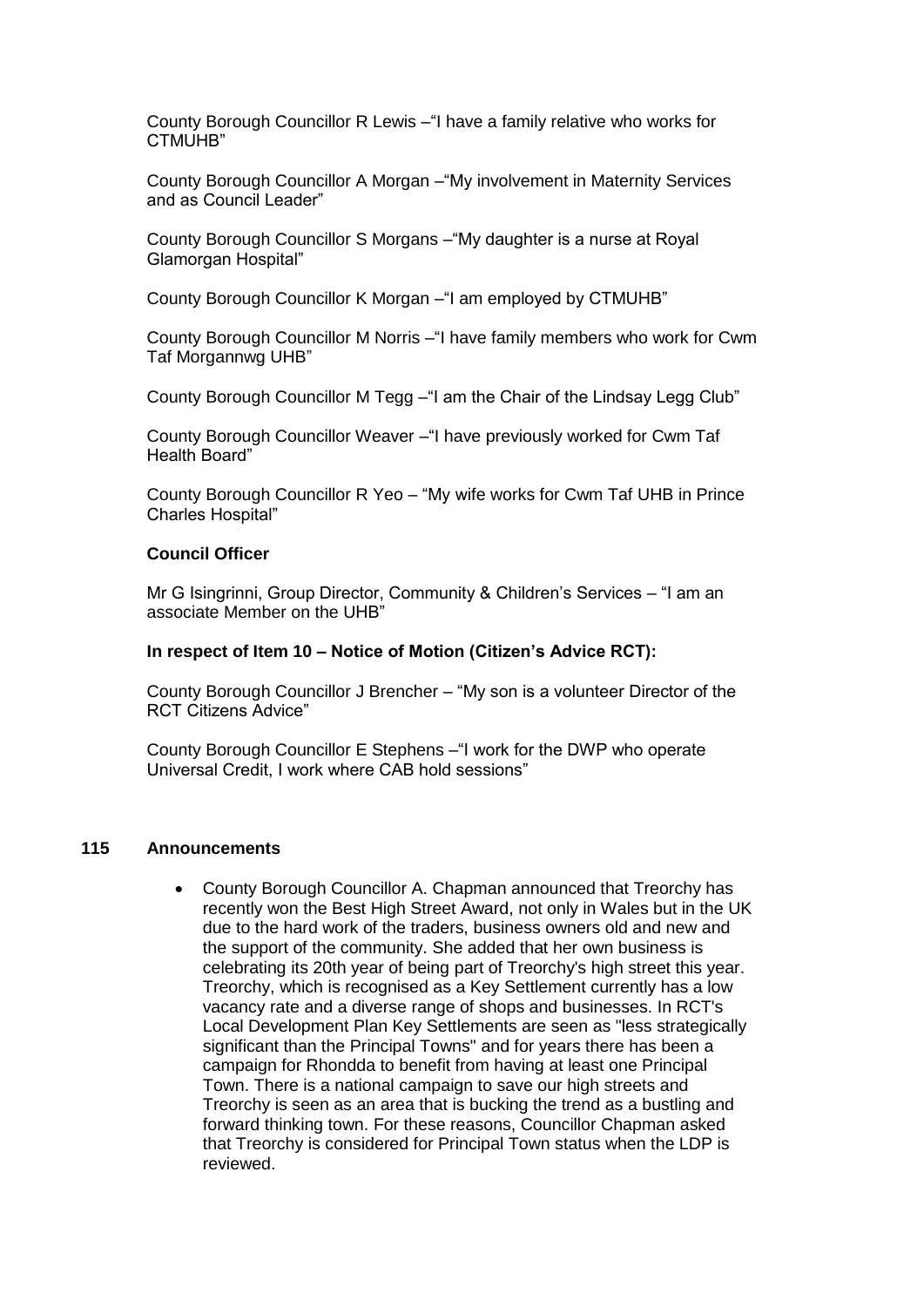- County Borough Councillor W. Jones announced that Jayne Ludlow, Manager of the Wales women's national football team and former player would be presented with an MBE on the 14<sup>th</sup> February 2020. Councillor Jones asked that the Council acknowledge her achievement following the ceremony.
- County Borough Councillor J. Rosser announced that a Trealaw Resident - Christian Roach - (known to both herself and Cllr Gareth Hughes) was diagnosed with Testicular Cancer in 2018. Following surgery and chemotherapy and although in recovery, he will continue to have tests for another 4 years. He was naturally devastated to have had that diagnosis but wanted to share his story to urge other men to keep an eye on all aspects of their health. To raise awareness he spread the message on social media and used other innovative ways - including have a slogan in Christmas lights on the outside of his house - which reached the national press, and as a result he had people phoning to ask him for advice and most importantly, we have heard from medical staff that this has seen an increase in the numbers of men from the Rhondda presenting for checks. It took a lot of courage to speak out about his condition, and the fact that he has encouraged others to check themselves is commendable. It was noted that in recognition of this, he and his family would be invited to the Mayor's Parlour.

# **116 Minutes**

The Council **RESOLVED** to approve the minutes of the 15<sup>th</sup> January 2020 as an accurate reflection of the meeting subject to the following:-

To include the declaration of personal interest of County Borough Councillor J. Edwards regarding Agenda Item 8 – Welsh Church Act Annual Reports 2018/19 – "In my employment capacity, I signpost/support 3rd Sector community groups to access the funding"

To amend the following statement of County Borough Councillor J. James:- "County Borough Councillor J. James enquired whether the Council would be passing on its congratulations to Councillor A. Davies-Jones on becoming the new MP for Pontypridd following the Election"

# **117 Cwm Taf Morgannwg University Health Board**

The Chair outlined the process for the ensuing debate and questions which had been structured as follows:-

- The progress being made on Maternity Services and next steps.
- An update on wider service delivery matters and improvements (including pressures generally being felt across the NHS in Wales.)
- The implementation of the South Wales Programme

The Chair welcomed the following Members of the Health Board to the meeting:-

- Professor Marcus Longley Chair of the Health Board
- Dr Sharon Hopkins Interim Chief Executive of the Health Board
- Dr Greg Dix Executive Director of Nursing, Midwifery and Patient Care.
- Dr Nick Lyons Medical Director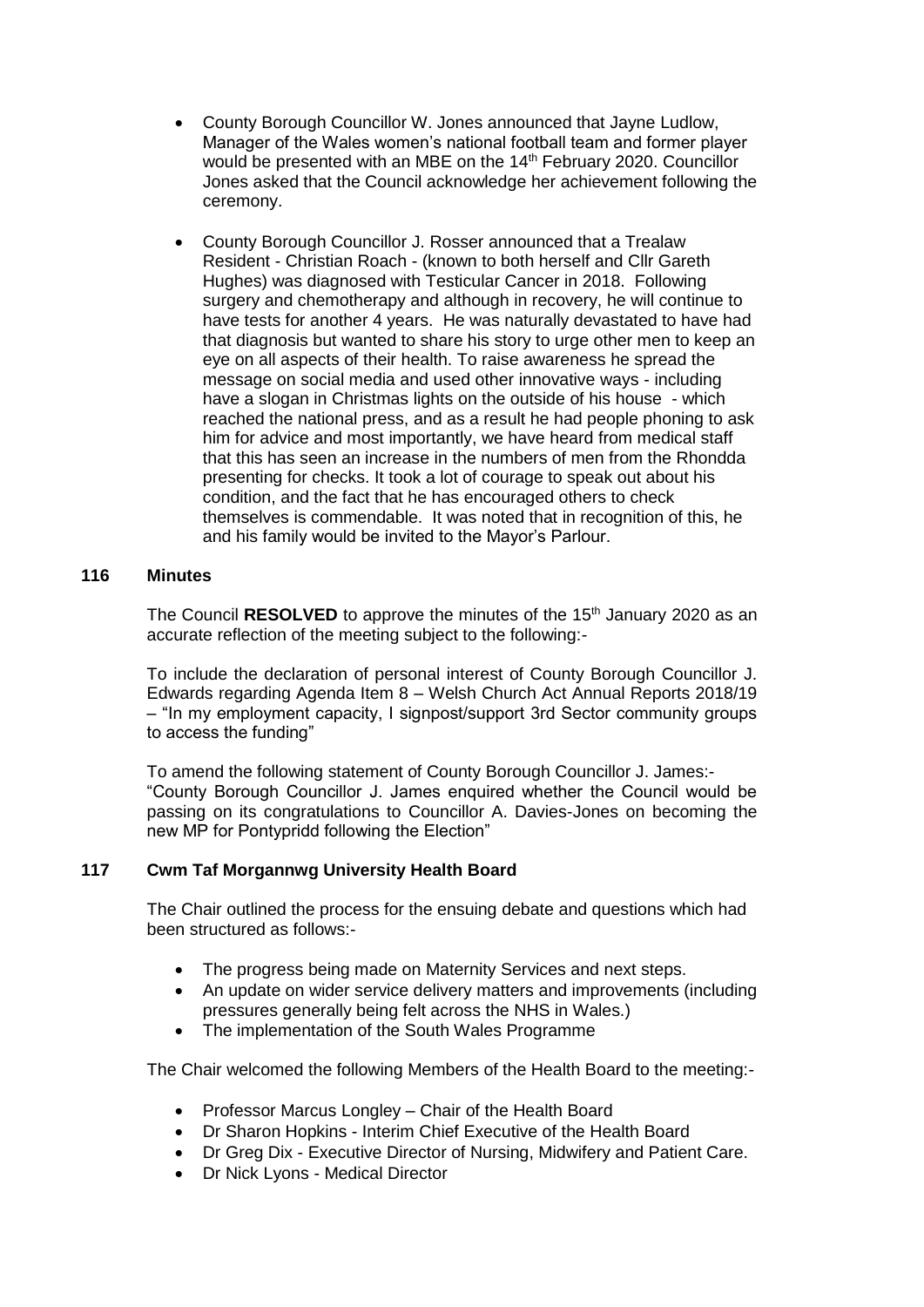It was agreed that the Board would answer Members' questions in the first instance which would also address the key issues following the opening statements of the Leader and the Leader of the Opposition.

The Leader of the Council, Councillor A. Morgan, advised that the latest winter progress report shows that Cwm Taf Morgannwg Health Board has made "good progress" in recent months in dealing with serious failings in its maternity services which is positive to see. However, he questioned how the public could be expected to believe the updates based on previous inaccurate assurances provided. He stated that sickness levels across the Board remain high and there is an over reliance on Bank Nurses.

Councillor Morgan made no apology for his involvement in the recent BBC programme where evidence and statements from Health Board representatives did not match. He questioned whether the appropriate checks and balances were in place and referred to individual cases stating that one poor outcome is one too many.

He expressed his disappointment in respect of the investigation into the internal report and he hoped that in future all Executive Board Members would have the confidence to challenge and speak out, and that an issue as important as this warranted more than a 35 minute discussion as had taken place at the previous meeting of the Health Board.

The Leader of the Council considered that Maternity Services was now on the right track however, he commented that the Cwm Taf Morgannwg University Health Board complaints procedure still required attention and family facilities such as showers were needed at the Prince Charles Hospital. Councillor Morgan paid tribute to the families involved in the events of the past 9-12 months, to their bravery in helping to shape the future of the service and stated that the focus should now be on improving the service.

The Leader of the Opposition, Councillor P. Jarman stated that the BBC Documentary had not been easy viewing given the heartache suffered by many families. She added that the Plaid Cymru Group supported the call for a Police Investigation into whether there are any criminal offences relating to Corporate Manslaughter.

Councillor P. Jarman referred to points 7.62 and 7.64 of the Review of Maternity Services at Cwm Taf Health Board report ("*Independent Board members must investigate the lack of action by the Executive Team and Board following receipt of the consultant midwife's report in September 2018*") and ("*Independent Board members should receive training in the implications of The Corporate Manslaughter and Corporate Homicide Act 2007 to better understand their role in ensuring the safety of the services which the Board provides*"). Councillor Jarman added that as a Corporate Body, the Board and Executive could face corporate negligence and called on the proper authority to investigate.

Professor M. Longley expressed his gratitude to the Council for its feedback. He advised that there had been some progress made in Maternity Services and attributed the progress to the involvement of the families affected. Professor Longley referred to the Independent Review report which had undertaken a detailed investigation and produced a detailed response, item by item. He stressed that all recommendations and actions had been accepted. He reported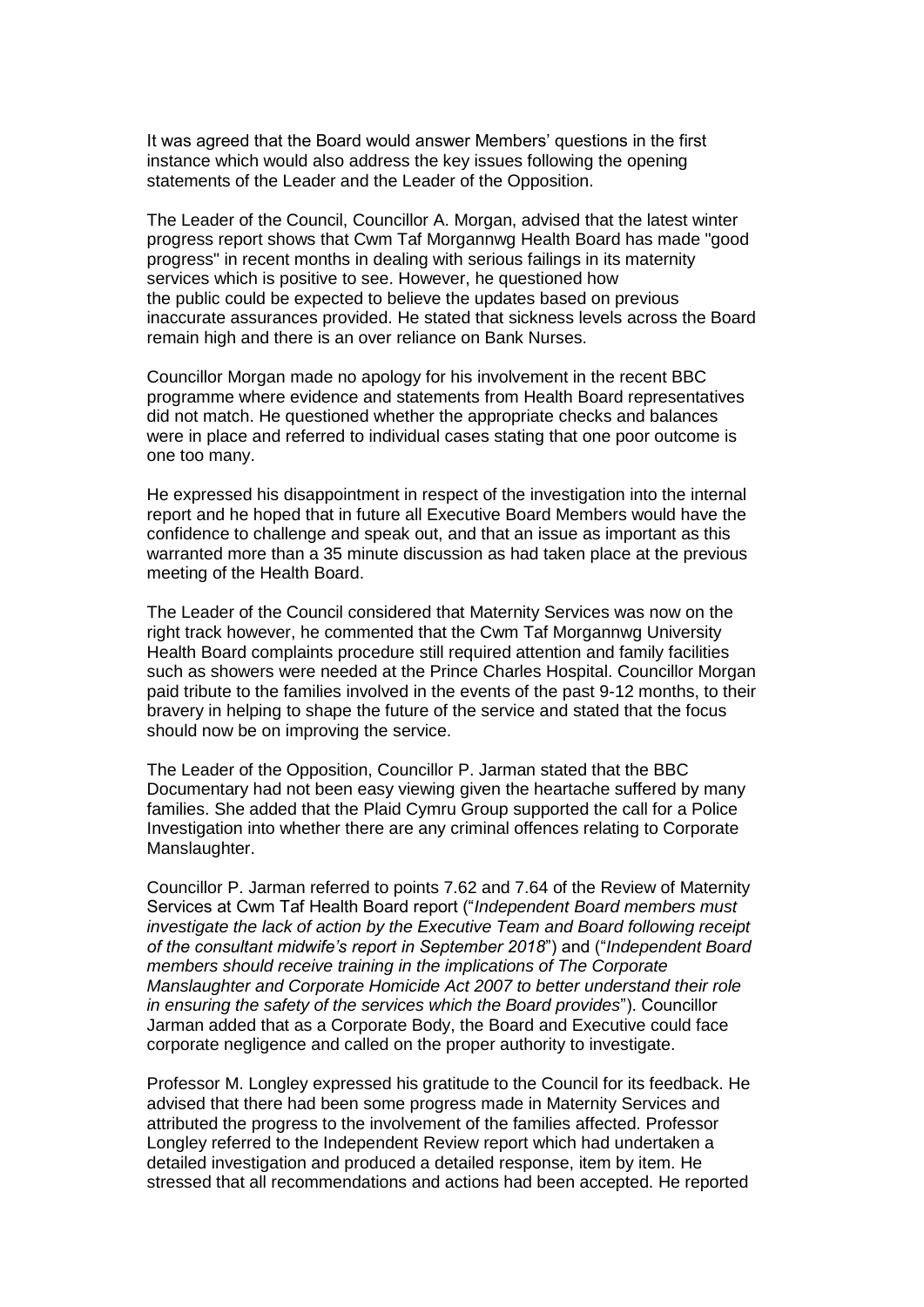that a good debate had taken place where every Independent Member of the Board had participated, to ensure that lessons had been learned.

Professor M. Longley referred to the Corporate Manslaughter & Homicide Act 2007 and confirmed that the Board has fully complied and has received the appropriate training. He also confirmed that conversations with the Police are ongoing as with the Independent Oversight Panel.

Dr Sharon Hopkins, Interim Chief Executive of the Health Board acknowledged the issue of sickness and the use of Bank Nurses and stated that all comments have been taken into account and issues are fully understood. She added that there was still work to be done.

Dr Greg Dix, Executive Director of Nursing, Midwifery and Patient Care stated that an increase in sickness can often be associated with a period of bad press. He confirmed that all the required safety measures have been implemented which would provide a level of assurance. An escalation process is in place to ensure the safety of all women and a Quality Dashboard is reviewed daily and scrutinised weekly by Welsh Government. There have been 2 Health Inspectorate Wales published reports and Community Health Council reports which validate the work.

Dr Greg Dix reported that a psychology team has been appointed to work and support the first 25 women going through the review process. He set out some of the reasons for the current midwife vacancies but stated that the new Director of Midwifery had been in post for 3 weeks and was holding staff sessions.

The Chair announced that the first section of the debate and associated questions would now take place and the Board Members received the following Elected Members' questions relating to "**the progress being made on Maternity Services and next steps**" :-

## **County Borough Councillor M. Powell**

"What actions have been taken to raise the level of service provision and patient safety in the maternity unit?"

#### **County Borough Councillor J. Brencher:-**

"Is the Health Board making a concerted effort to encourage home births as a result of new maternity arrangements being unable to provide sufficient capacity?"

#### **County Borough Councillor M. Webber**

"3 of the 4 senior officers who have been implicated in the potential "suppressing" of a report on maternity services to the Board are no longer in the employment of Cwm Taf Morgannwg Health Board. Can you confirm whether or not the fourth individual remains in the employment of the Health Board and what progress has been made into the investigation of this matter?"

Professor Longley stated that it was inappropriate to make comments on the status of individual employees. He added that at the meeting held on the 19<sup>th</sup> December 2019 the Board resolved that the considerations of the investigation panel were still being actioned and would shortly be concluded.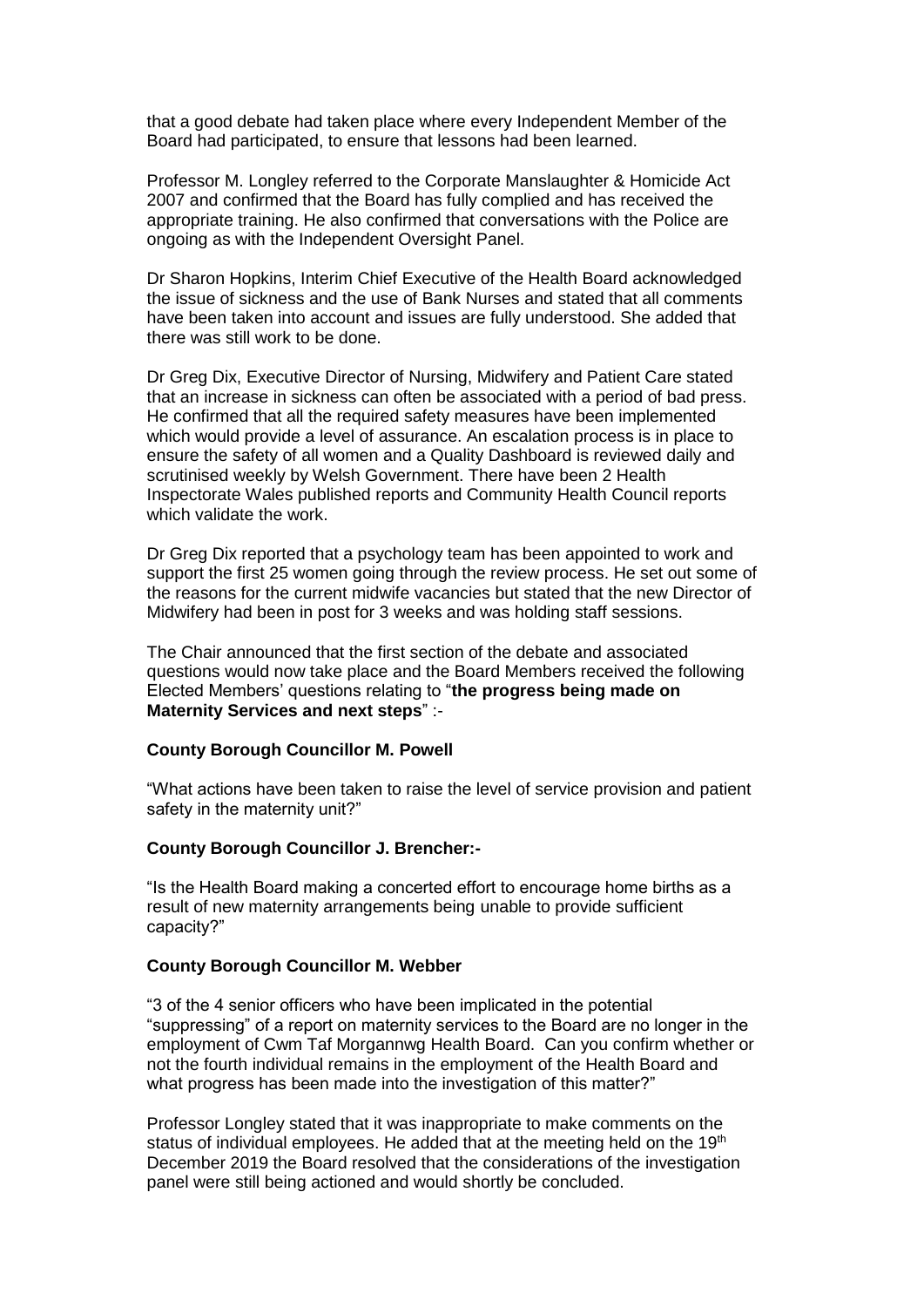Dr Greg Dix confirmed that having a home birth is an option available to all women although is not encouraged due to capacity issues. He commented that a Consultant Midwife has been recruited and there is support in place for women who choose a home birth.

Dr Greg Dix referred Members to earlier discussions at the meeting in respect of service provision issues. .

The Chair announced that the second section of the debate and associated questions would now take place and the Board Members received the following Elected Members' questions relating to **"the wider service delivery and improvements (including pressures generally being felt across the NHS in Wales)".** The Leader and Opposition Leader's comments would precede the debate.

The Leader of the Council commented on the wider service delivery issues and on the good working relationship in place with integrated health and social care. He recognised the existing pressures on A&E and the increase of 10% across Wales on patients presenting themselves to A&E which warrants the need to look at discharge processes and adaptations at home.

Councillor Morgan mentioned the positive work which is being carried out such as CAMHS, the Regional Partnership Board and the joint working through ICF/RPB, these areas which need to be expanded. He praised the Health Board for being open and transparent about issues. The Leader of the Opposition stated that there was room for improvement.

Professor M Longley also paid tribute to the close cooperation within health and social care in Wales and referenced the additional funding to be spent by the two sectors in areas where it is needed.

## **County Borough Councillor M Forey**

'What changes are intended to improve the internal governance arrangements of the Health Board?'

#### **County Borough Councillor S.A. Bradwick**

"What are you doing and what have you put in place to resolve patients' complaints to make things easier for us, because from first-hand experience, the complaints department is rubbish , patients have to chase up their complaints like I had to and then their response was not good at all."

#### **County Borough Councillor E. Stephens**

"After speaking to a resident in Gelli recently, I was shocked to hear that complaints are still not being answered within the allocated time. What is being put in place to monitor this, and what are the next steps if the current process is failing?"

Dr Sharon Hopkins, Interim Chief Executive of the Health Board advised that there is a whole programme of work in place to review the corporate governance issues paying particular attention to how the 'risk process' is developed. It was confirmed that there is a new operating model to strengthen and review the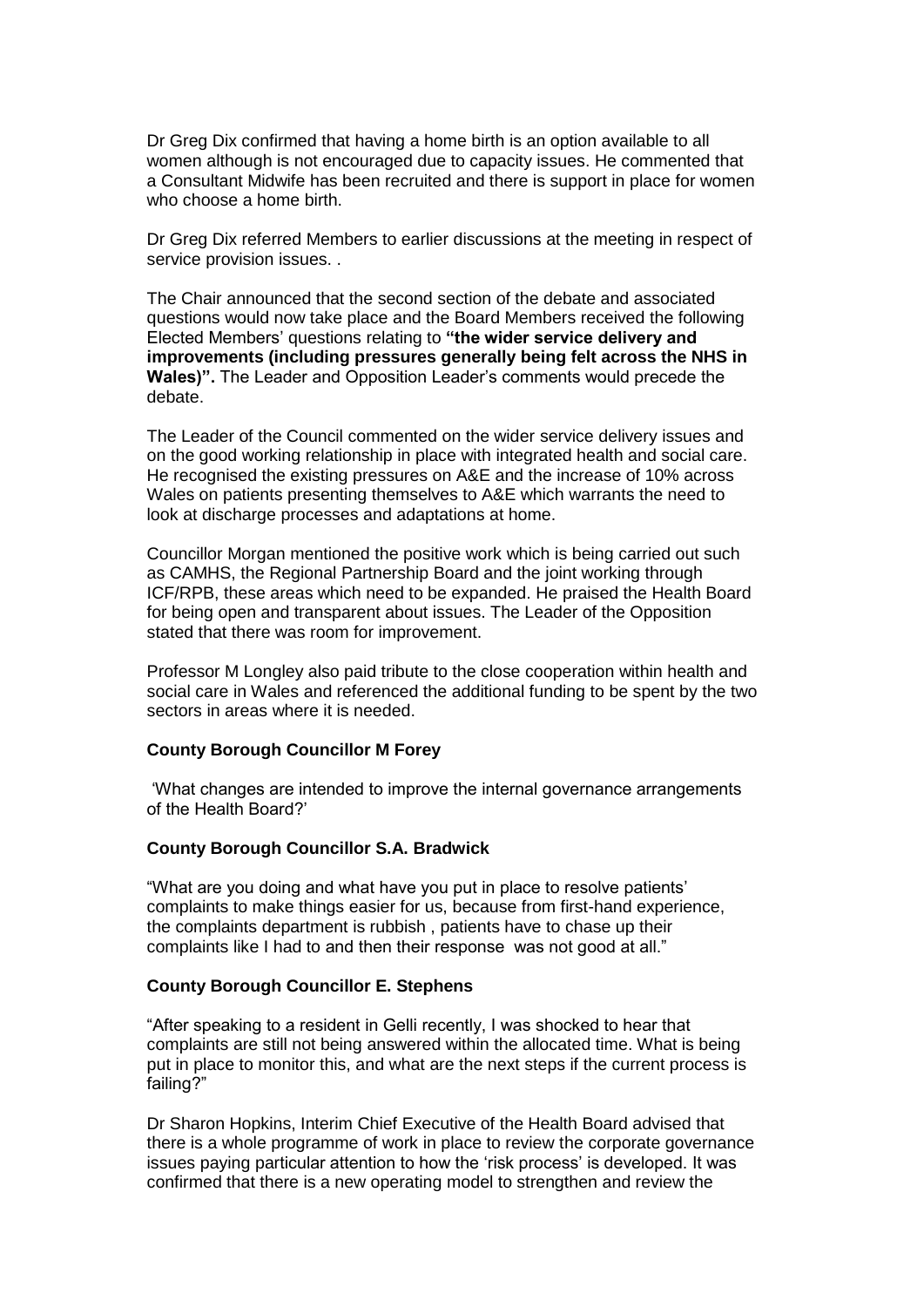clinical governance process which puts patients and communication at the heart of everything that the Health Board does. Efforts to improve engagement such as the active work staff survey which involves 5,000 participating staff are ongoing.

Dr Greg Dix explained that they are currently working with three families to develop an effective complaints process. He also stated that there is now a dedicated team in Maternity Services (a lead midwife, a Manager and Administrator) which has already seen a reduction in the backlog of complaints. There has been an overhaul of the internal complaints and governance procedure (reduction in the 30 day turnaround and an additional quality assurance check is in place). This has resulted in an increase in the compliance rates, from 45% last year to 70% in December 2019 with a target set at 90%.

Dr Greg Dix advised that a previous criticism had been a lack of learning so as a result a new Learning Co-ordinator is in place and now any concerns are shared across the Board. The improvements have led to longer responses but ensures that things are right.

#### **County Borough Councillor G. Jones**

"What is happening within this health authority, that's failing to maintain staff members and failing to recruit adequate qualified medical staff, in order to provide us with good quality and acceptable levels of care"

#### **County Borough Councillor D R Bevan**

"Can you confirm that there will not be any loss of Acute Medical beds at Royal Glamorgan now or in the future?"

Dr Nick Lyons - Medical Director, explained that the challenge is attracting medical staff, being innovative and making the jobs appealing to doctors. He added that they have invited Doctors to ring to discuss opportunities in research and teaching and opportunities to work across the Health Board.

Dr Nick Lyons confirmed there is no intention to reduce the bed base in the Royal Glamorgan Hospital and no intention to reduce Acute Medical beds in any of the hospitals.

The Chair announced that the third section of the debate and associated questions would now take place and the Board Members received the following Elected Members' questions relating to "**The implementation of the South Wales Programme".**

The Leader of the Council thanked the Board for attending the meeting and acknowledged the difficult conversations to be had.

He added that he has major concerns about the partial closure/downgrading of the A&E service and (this is a cross-party concern) the impact on the communities. The Leader advised of the importance of consulting with residents. He alluded to the difficulties communities will have in accessing Prince Charles Hospital, for example, Maerdy has a low percentage of car ownership and getting to the hospital by public transport can often entail multiple bus changes. The Council also closes its mountain roads in times of severe weather and with a duty of care to its staff, it can be for weeks at a time. The Leader referred to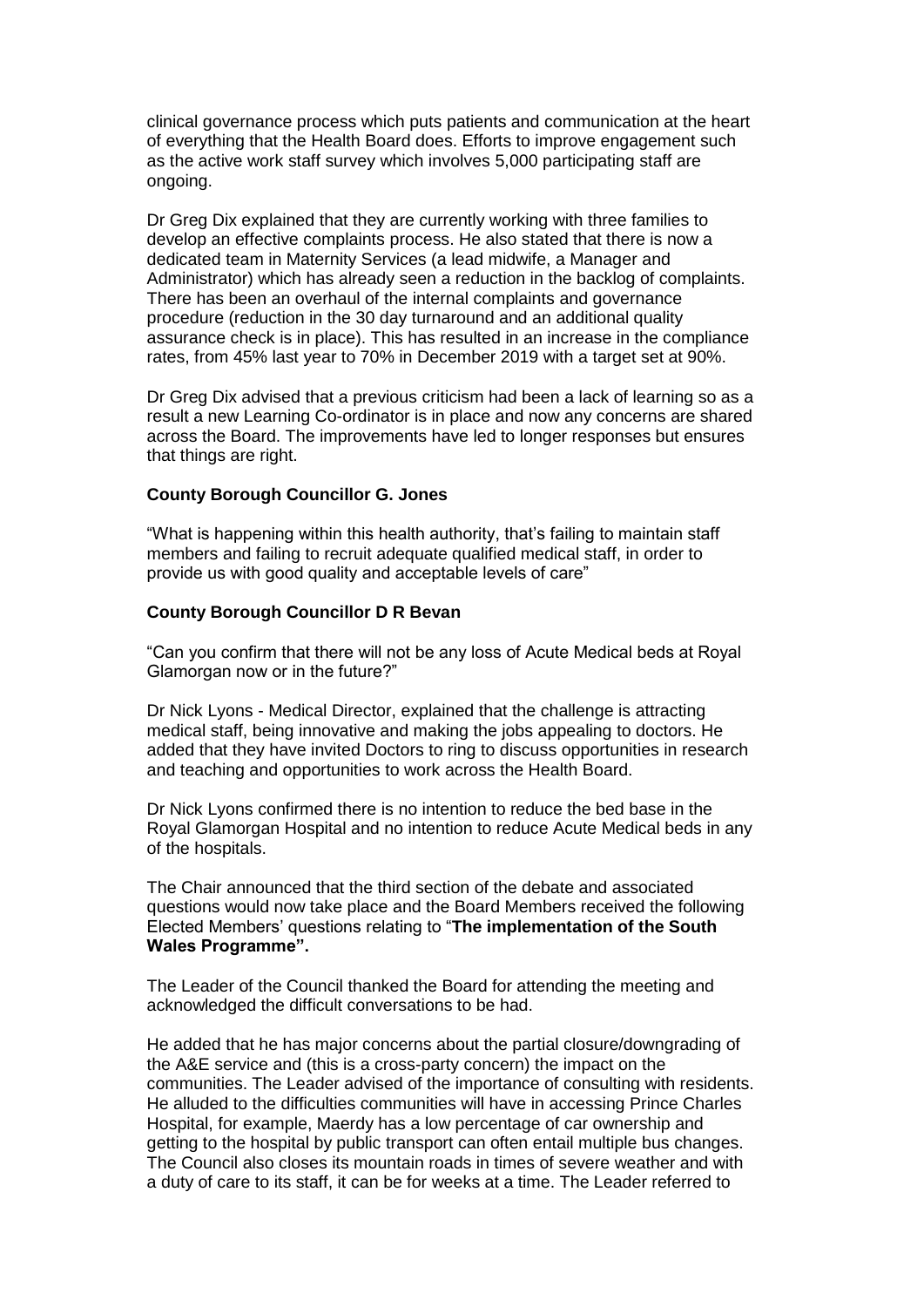the pressure on the ambulance service as a result of the proposals and asked that the topography of the Valleys is taken into consideration.

Councillor Morgan acknowledged the difficulties in recruiting but suggested that recruiting across the whole of the Health Board instead of to specific hospitals and reviewing adverts for employment may offer a solution. The Leader explained that making the Minor Injuries Units more accessible by foregoing appointments and improving the Primary Care provision, Out of Hours Services, could lessen the impact on A&E.

Councillor Morgan agreed that it is right to deliver a safe service but more needs to be done in terms of recruitment.

The Leader of the Opposition, Councillor P Jarman stated that it has been a long standing belief of the Plaid Cymru Group that A&E at the Royal Glamorgan should be retained and she advised that the Board need to look at the South Wales Programme with 'a fresh pair of eyes'.

Professor M Longley stated that there is an absolute need to look at A&E in the Royal Glamorgan as the situation is not tenable beyond the short term, is not safe or sustainable and needs to be addressed. He alluded to the national shortage of Consultants in Emergency medicine for the difficulty in recruiting staff. Professor Longley acknowledged that the area does have a unique geography which does need to be considered and applying the 'Rhondda Test' is crucial in considering access to services. He added that there does need to be a re-purposing of the out of hours service and presenting a consultant led service for 24 hrs needs to be worked up. Professor Longley confirmed that public meetings are being held almost daily to listen to the public and ultimately make the service safe and sustainable.

#### **County Borough Councillor J. Williams**

"What evaluations have taken place to date of the impact of the South Wales Programme as it has been implemented so far and what evidence do these evaluations provide of the consequences for patients?"

#### **County Borough Councillor J Harries**

"Whilst the plans to downgrade A&E services at the Royal Glamorgan Hospital may look good on a map, the stark reality for many of our residents is markedly contrasted. Can you tell me what consideration has been given to patients who have to travel over mountains, potentially in hazardous winter conditions, just to access A&E services?"

Following his question, Councillor J Harries commented that he felt it was a disgrace how the Health Board had not afforded the Leader of the Council the opportunity to address a recent Health Board meeting. He challenged Professor Marcus Longley to resign as Chair, and stated that he had lost confidence in the him as a Chair.

### **County Borough Councillor G R Davies**

"Yn y drafodaethy y Bwrdd Dydd Iau diwethaf ar ddyfodol yr Adran Damweiniau ac Argyfwng Ysbyty Brenhinol Morgannwg,dywedodd y swyddog sydd yn gyfrfol am yr adrefni fod dim ystategau ar gael am y nifer neu'r fath o achosion sydd yn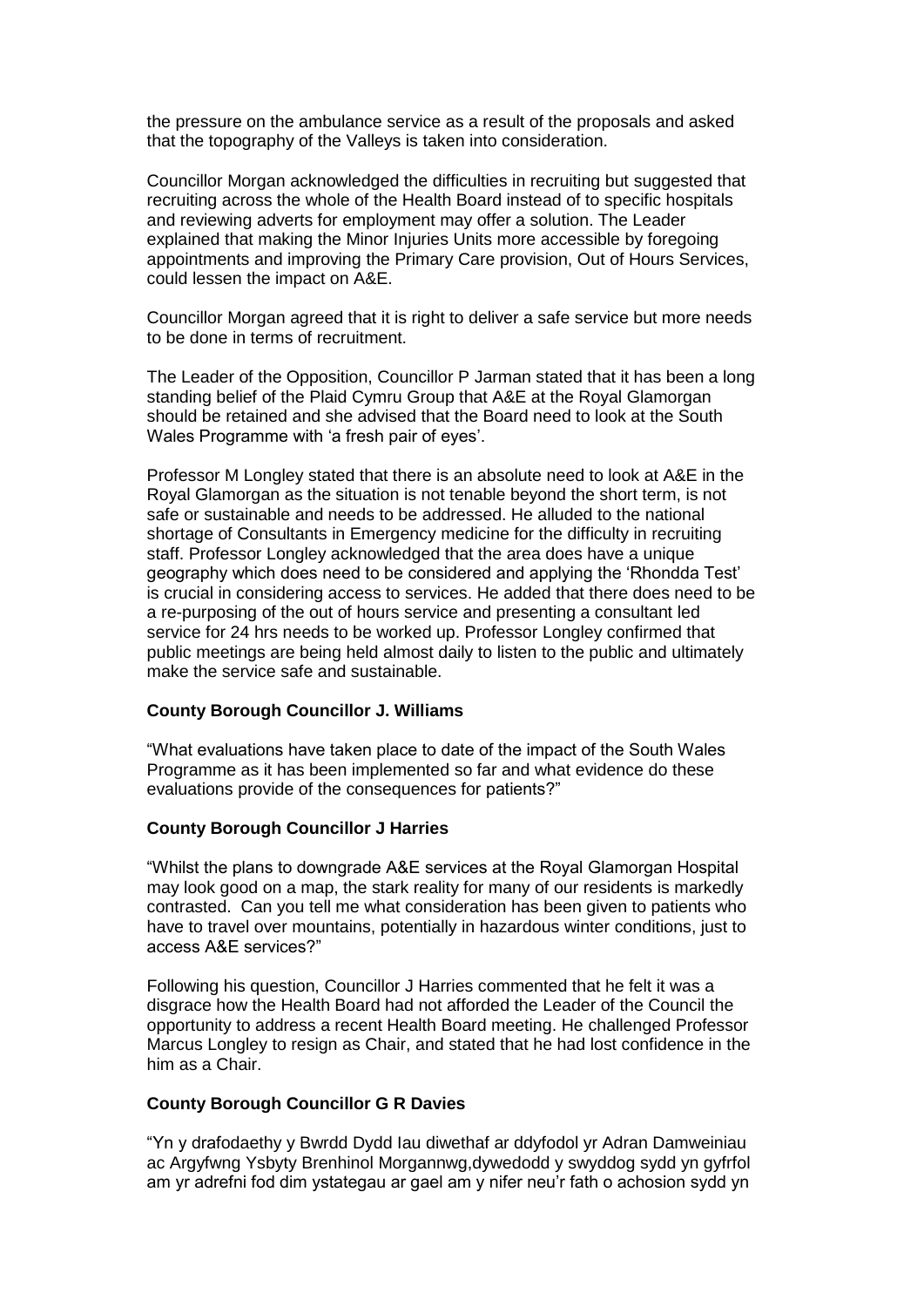cael ei drin yn yr Adran dros nos. Os mae hwn yn wir fel gallwch chi argymell cau yr Adran dros nos?"

"In the Board's discussion on Thursday regarding the future of Accident and Emergency services at the Royal Glamorgan, the officer responsible for reorganisation said that no statistics were available about the number nor the kinds of cases that are treated in the Department through the night. If this is true, how can you suggest closing the Department at night time?"

In response to the issue of whether evaluation has taken place to date of the impact of the South Wales Programme, Dr Sharon Hopkins stated that the evaluation process is taking place via the Scrutiny panel, the HIW report and evaluation of the Tirion midwife-led birth centre at the Royal Glamorgan Hospital. She confirmed that she was unable to comment on the impact assessment of the South Wales Programme but stressed the importance of addressing issues of access and equity through any future model which is developed in partnership with local residents.

Dr Nick Lyons, Medical Director stated that the Board is looking at the impact on individual patients and some clinical scenarios will be built into the review. He added that although there is a wealth of data available, it needs to be trustworthy and some of the historical data needs to be validated.

The Leader of the Opposition, Councillor P Jarman asked the Board if the current local consultants could be employed on a permanent basis. It was confirmed that the consultants have been asked but their response is dependent on whether option one or two is progressed by the Health Board.

## **County Borough Councillor M Griffiths**

"Pontyclun sits on the boundary with Cardiff and is in close proximity to the 10,000 new houses that are being built in the north west of Cardiff County. The significant population growth that this development will entail will have significant implications for transportation, with a substantially increased demand on Junction 34 of the M4 which will likely have a knock-on impact on to the ability to access services. What consideration has been given to population growth and increased development both inside the Cwm Taf Morgannwg footprint and in neighbouring Health Board regions? "

## **County Borough Councillor E Griffiths**

"Roedd Bwrdd Iechyd Cwm Taf yn cydnabod yn 2013 bod prinder doctoriaid ag ymgyngorwyr yn cael effaith negyddol ar ymdrechion i benodi staff. Pe bai'r Bwrdd Iechyd wedi dechrau cyllido hyfforddiant i ddoctoriaid ag ymgynghorwyr meddygol mewn partneriaeth gyda Adran Iechyd Llywodraeth Cymru, byddai gyda ni opsiynau recriwtio iach yn yr ardal. Gallwch chi egluro i ni, os yw'r argyfwng yn Ysbyty Morgannwg Brenhinol yn deillio o esgeuluso gweithgareddau i ddatblygu'r gweithlu, neu oherwydd diffygion ymdrechion recriwtio gan y Bwrdd Iechyd?"

"The Health Board's recognised in 2013 that there was of a lack of doctors and consultants in the area and that this was having an adverse impact on recruitment efforts. If the Health Board, in partnership with the WG's Department of Health, had started funding the training of additional doctors and consultants at this point, we would now have increased recruitment options for the area.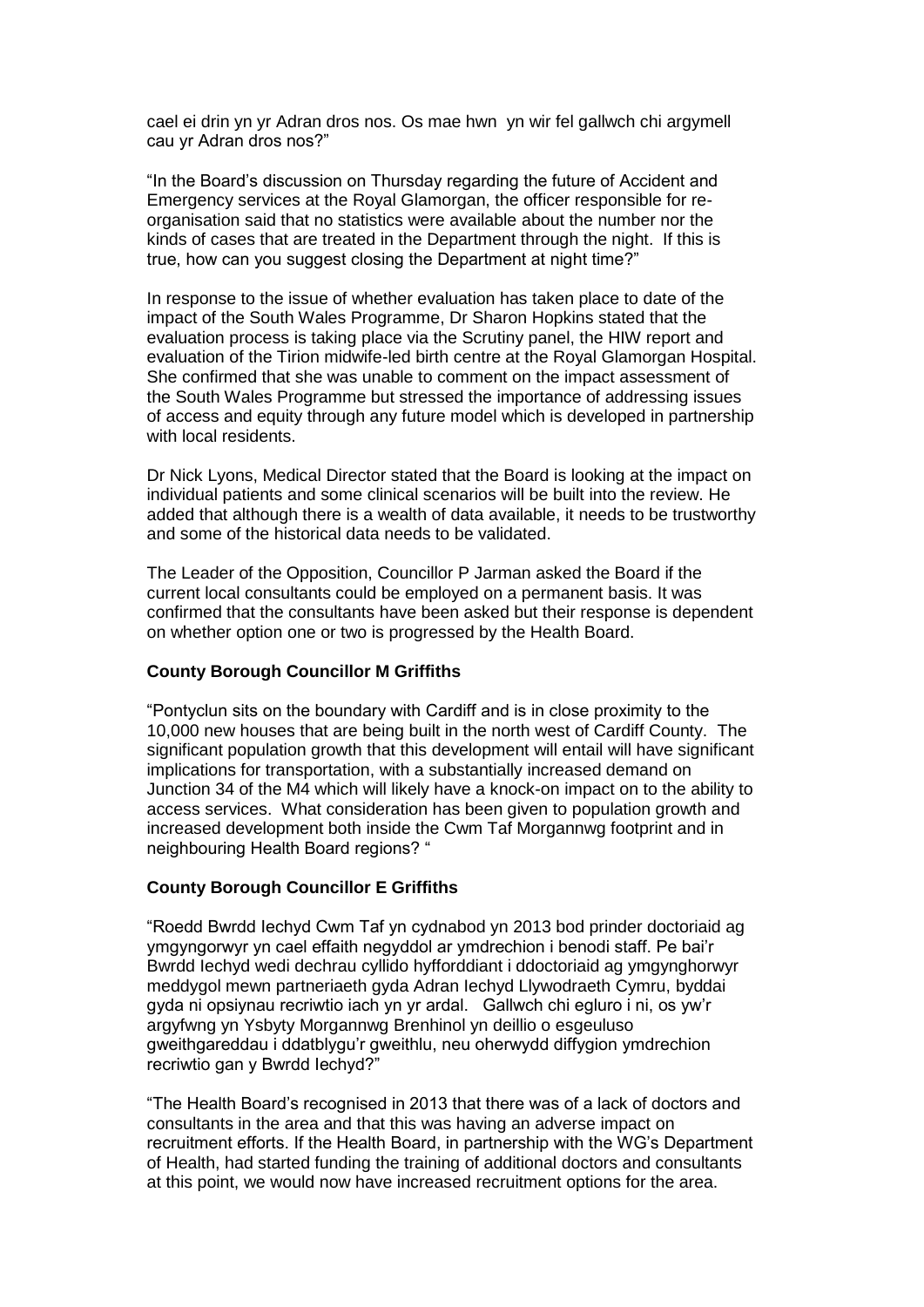Can you clarify for us whether the current crises in the Royal Glamorgan is due to a neglect of workforce development activities by the Health Board or a lack of recruitment efforts by the Health Board?"

# **County Borough Councillor L M Adams**

"What impact will the proposed downgrading / closure of A & E at Royal Glamorgan have on the "Stay Well at Home Service for residents of Rhondda Cynon Taff?"

Dr Sharon Hopkins agreed that the population growth is a new consideration and needs to be tested as with any new model and will make services such as the Stay Well at Home Service even more significant as more services will be available closer to communities.

Dr Nick Lyons explained that to qualify as a consultant takes fourteen years. He stressed that the merger with Bridgend has opened up opportunities to recruit across the board and has added an element of flexibility to the recruitment process.

# **The Leader of the Council concluded his representation.**

The Leader stressed that this Council wants the A&E Department to be fully retained in the Royal Glamorgan Hospital and reiterated the importance of being consulted as new information comes forward. He stated that there are lots of areas that need engagement such as recruitment and retention of consultants, staff training, housing developments and ambulance times. The Leader suggested that a Frequently Asked Questions sheet is produced to aid those the Health Board would be engaging with.

In conclusion, the Leader acknowledged that the Board Members are not shying away from the issues but emphasised the need for sensible arguments going forward to achieve a safe and sustainable service.

## **The Leader of the Opposition concluded her representation.**

Councillor Jarman agreed that it had been a worthwhile discussion. She pointed out that the topography of the area and the lack of public transport during the day were of concern. Councillor Jarman advised that it was a duty on us all to provide safe services with permanent consultant cover in the Royal Glamorgan Hospital. In conclusion, Councillor Jarman acknowledged the hard times ahead for the Cwm Taf Morgannwg University Health Board but the longer term benefits for the wider public interest.

Professor M Longley explained that the Board was working towards the same goal, to achieve the best solution. He set out the key issues to be addressed:-

- The current department can't continue as it is;
- There are critical workforce shortages;
- The local topography is unusual

Professor Longley stressed that the Board want to get it right and would leave 'no stone unturned' in an effort to find a solution through shared information. He confirmed that over the next few weeks there are public meetings almost every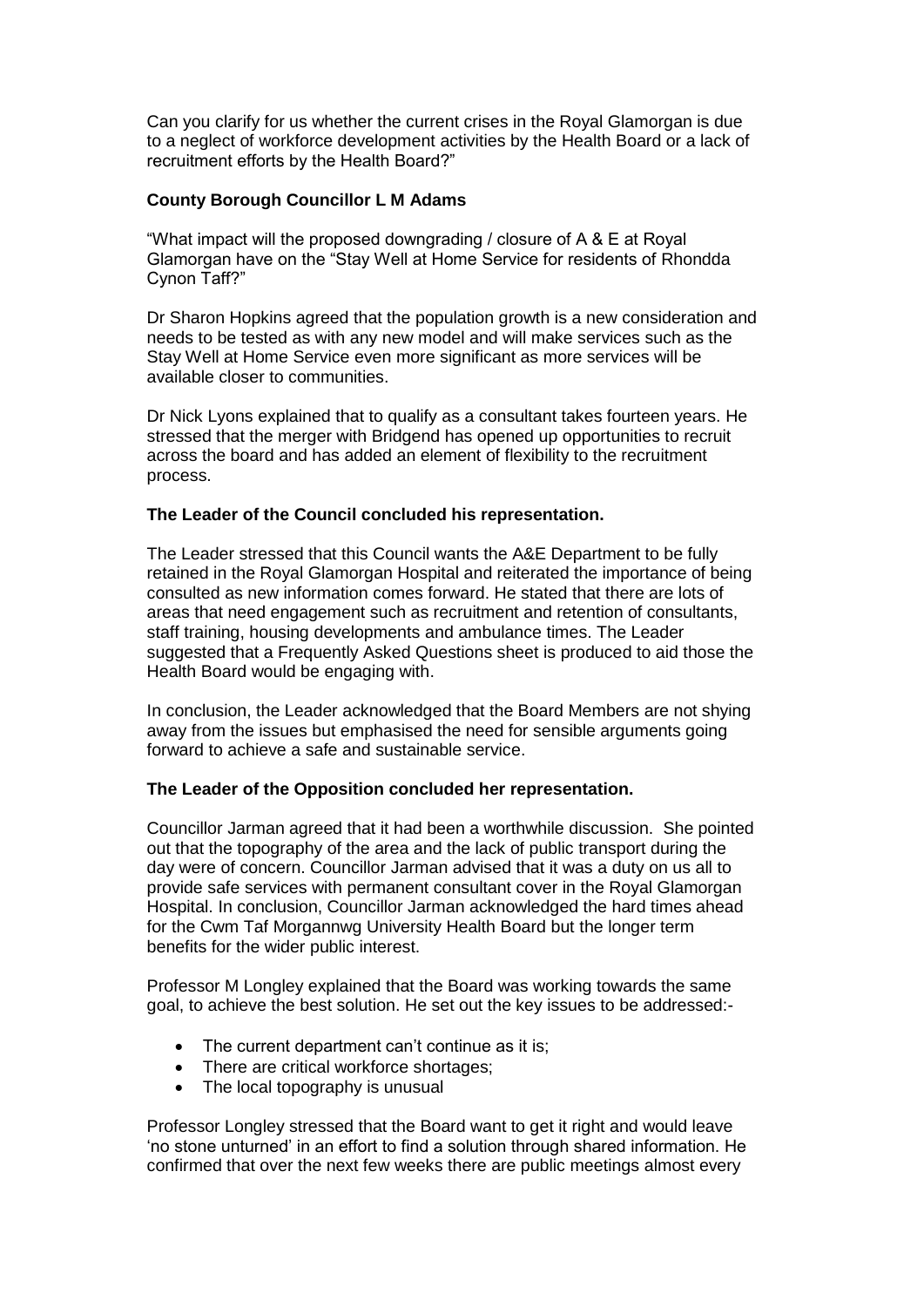other day which would provide opportunities to explain the position. He explained that the current issues/problems are not what people deserve and following a gathering of information, data sharing and consideration of modelling options from around the UK results would be shared with the Council and local residents via the website and by a FAQ's sheet. Professor Longley reminded everyone that it had to be a collective effort and it would be better achieved together.

# **118 Urgent Item - Notices of Motion**

The Presiding Officer announced that he had agreed to accept two Urgent Notices of Motions onto the Agenda which Members had been given notice of. In accordance with the Council Procedure Rules Members were asked to undertake a vote on their agreement for them to be discussed at the meeting.

It was **RESOLVED** to consider the following two urgent Notices of Motion:-

**A.** "To consider the under-mentioned Notice of Motion standing in the names of County Borough Councillors, A. Morgan, M. Webber, L. M. Adams, D. R. Bevan, H Boggis, J. Bonetto, S. Bradwick, J Brencher, A Calvert, G. Caple, A. Crimmings, A. Davies-Jones, L De- Vet, J. Edwards, J Elliott, S.Evans, M Fidler Jones, M. Forey, A. Fox, E. George, M. Griffiths, J. Harries G. Holmes, G. Hopkins, G Hughes , G. Jones, R. Lewis, W Lewis, C. Leyshon, S. Morgans, M. A. Norris, D. Owen-Jones, S Pickering, S. Powell, S. Powderhill, S. Rees, A. Roberts, J. Rosser, G Stacey, M Tegg, G Thomas, W Treeby, R K Turner, D. Williams, T. Williams, C. J. Willis and R. Yeo.

Following the Cwm Taf Morgannwg Health Board meeting this week, where it was decided to review options for the provision of A&E services at Royal Glamorgan Hospital, this Council places on record that full A&E services should be maintained and calls for the Health Board to review and implement a focused recruitment campaign, to recruit the required consultants to the Cwm Taf Morgannwg region to work across the 3 hospitals and not be employed at individual hospitals, which has been the failed strategy to date. This Council further calls upon the Welsh Government to insist that Cwm Taf Morgannwg University Health Board reviews what was agreed under the South Wales Programme almost 7 years ago due to increased demands on hospitals within the new Cwm Taf Morgannwg foot print, taking into account the significant housing developments and population growth within this new administrative boundary and within Cardiff North, and the impact this has had on the capacity and capability of the Royal Glamorgan Hospital, Princess of Wales Hospital and Prince Charles Hospital to manage the existing and future demand for services. It should also take in to consideration the current limited hours of operation of the Minor Injuries Units at both Ysbyty Cwm Cynon and Ysbyty Rhondda along with the need to increase out of hours GP provision within the community to reduce the demand already placed on A&E services and the staff that work there.

This Council has grave concerns on the impact on A&E waiting times at neighbouring hospitals due to a lack of capacity, should Royal Glamorgan A&E be closed or downgraded, and the huge additional pressure this will place on the ambulance service in terms of travel distance and also potential waiting times at hospitals due to capacity issues.

With Maternity services within our area placed into "special measures" and the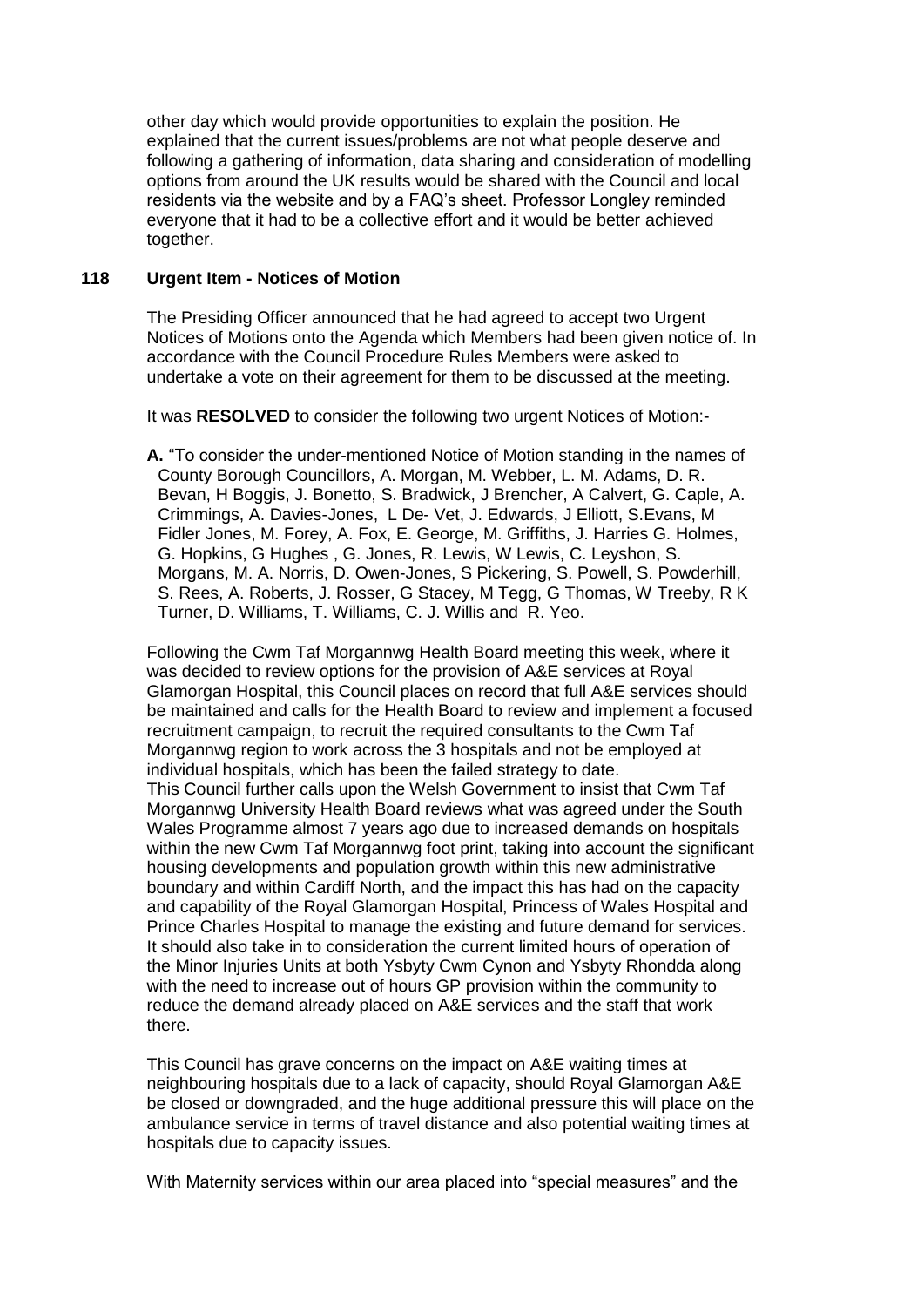wider Health Board placed in to "intervention," and now with the further issues around A&E provision, we reaffirm this Council's concerns and place on record that unless all options to retain services are fully considered, then this Council will call for the Cwm Taf Morgannwg Health Board to be placed in to special measures.

While we accept that this isn't an issue of funding but rather one of recruiting, we do not believe that the Health Board executives have tried hard enough in using the levers at their disposal to recruit the required number of consultants to run a safe service.

We therefore request that the Council Leader writes to the Chief Executive and Chairman of the Health Board expressing these views and placing on record this Council's position that A&E services must be retained at the Royal Glamorgan Hospital.

We call upon Cwm Taf Morgannwg Health Board to double their efforts to recruit the required consultants to run a safe and sustainable A&E at Royal Glamorgan Hospital.

We also call for the Council Leader to write to the Health Minister to insist that as part of a review on any options brought forward that they must revisit the evidence from 7 years ago under the South Wales Programme, which is now out of date".

**B** "To consider the under-mentioned Notice of Motion standing in the names of County Borough Councillors M. Powell, L. Walker, G. Williams, P. Howe and W. Owen

"This Council calls upon the Welsh Government to place the entire Cwm Taf Morgannwg University Health Board in special measures with immediate effect.

Maternity services within the area have already been placed into special measures, and it is clear from recent reports that other services within our hospitals have been equally affected by staff shortages and poor management.

We now face the possible loss of A&E from the only county hospital within Rhondda Cynon Taff, this on top of the removal of other services which is already under way.

There is no evidence to suggest that patients' needs will be adequately met at Prince Charles or the Princess of Wales hospitals or that sufficient planning has been put into these moves. Promised alternative community services as outlined in the South Wales Programme have not been forthcoming and staff shortages seem not to have been addressed in any measure.

There is a need for an urgent review of all health board services and this Council does not believe that the current board is capable of ensuring safe and effective outcomes for patients in this area.

This Council calls upon the Welsh Government to remove the current Cwm Taf Morgannwg University Health Board members and place the service into special measures."

During discussion and consideration of Urgent Motion **A**, the Leader of the Alliance Group announced that, in consultation with his Group Members, he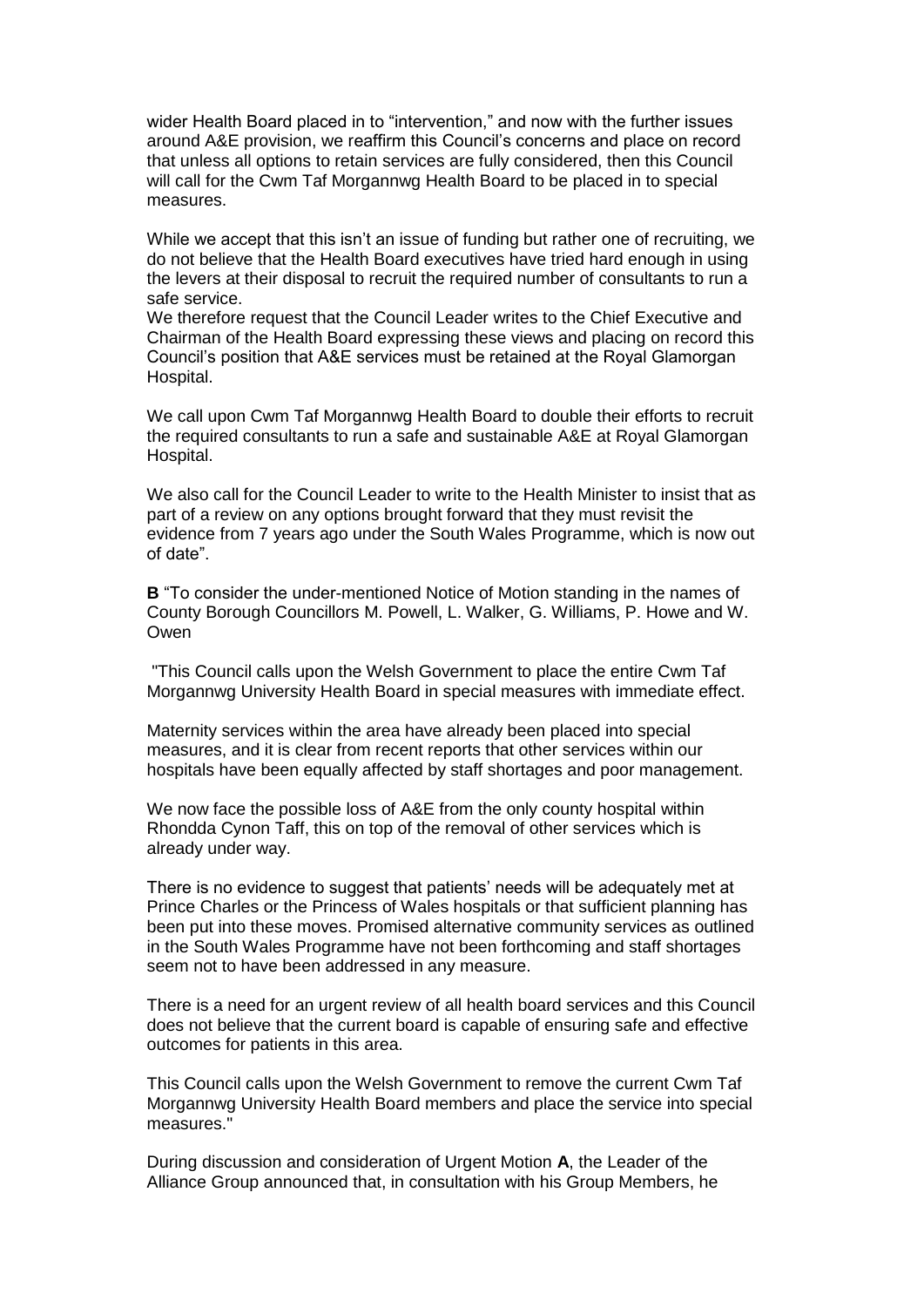wished to withdraw the Notice of Motion (set out at **B**). In view of this decision, it was **RESOLVED** to withdraw the above-mentioned Notice of Motion submitted by the Alliance Group and to consider the Notice of Motion set out at **A.**

Following further discussions it was **RESOLVED** to adopt the Notice of Motion set out at **A**.

(**Note:** County Borough Councillor K. Morgan wished to have it recorded that she abstained from voting on the matter).

# **119 Council Work Programme - For Members Information**

The Service Director of Democratic Services & Communications advised Members of the updates in respect of the forward Council Work Programme and of the Budget items which would be reported in March.

# **120 The Council's 2020/21 Pay Policy Statement**

In accordance with Section 38(1) of the Localism Act, 2011, the Director, Human Resources provided Members with information in respect of the Council's 2020/21 Pay Policy Statement.

Following discussion and assurance that the Council continues to reduce the gender pay gap, Members **RESOLVED** to approve the Pay Policy Statement as attached at Appendix A of the report.

# **121 Appointment of the Director Of Children's Services**

The Director of Human Resources presented his report which sought ratification of the decision of the Council's Appointments Committee regarding the appointment to the post of Director of Children's Services. Members were informed that following completion of the formal recruitment and selection process, the Appointments Committee determined to recommend that Ms Annabel Lloyd be appointed to the post of Director of Children's Services.

Members wished to express their best wishes to the current Director Ann Batley who retires in April 2020. It was **RESOLVED** to ratify the recommendation of the Council's Appointment's Committee that Ms. Annabel Lloyd be appointed to the post of Director of Children's Services.

# **122 Change of Membership**

The Service Director Democratic Services and Communications presented his report to seek a nomination for the Welsh Local Government Association (WLGA). He advised that to ensure this Council's membership is complete a fifth Member is now sought.

Following consideration of the report of the Service Director, Democratic Services & Communication it was **RESOLVED** – that County Borough Councillor C. Leyshon is appointed to the Welsh Local Government Association Committee for the remainder of the 2019-2020 Municipal Year.

# **123 Members' Questions**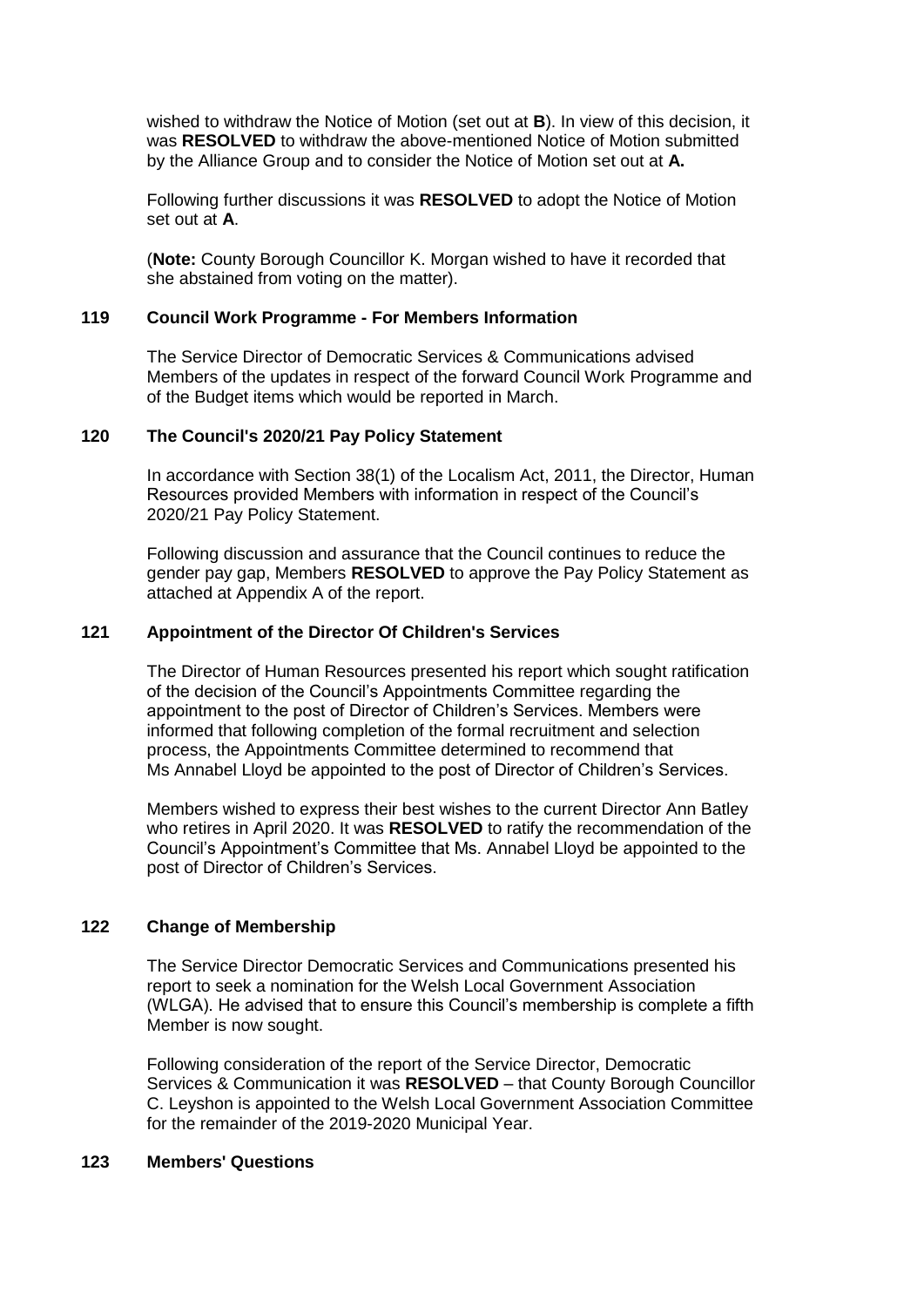It was proposed that Council suspend the agenda item to receive Members' questions and for written responses to the questions contained within the officer report to be provided by the relevant Cabinet Members.

It was **RESOLVED** to suspend Members' questions and for written responses to be provided by the relevant Cabinet Members.

(**Note:** County Borough Councillor J. James wished to have it recorded that he voted against suspending the agenda item).

## **124 Notices of Motion**

**A.** To consider the under-mentioned Notice of Motion standing in the names of County Borough Councillors G Hughes, G. Caple, L. M. Adams, D. R. Bevan, H Boggis, J. Bonetto, S. Bradwick, J Brencher, A Calvert, A. Crimmings, A. Davies-Jones, L De- Vet, J Elliott, S.Evans, M Fidler Jones, M. Forey, A. Fox, E. George, M. Griffiths, J. Harries G. Holmes, G. Hopkins, G. Jones, R. Lewis, W Lewis, C. Leyshon, A. Morgan, S. Morgans, M. A. Norris, D. Owen-Jones, S Pickering, S. Powell, S. Powderhill, S. Rees, A. Roberts, J. Rosser, G Stacey, M Tegg, G Thomas, W Treeby, R K Turner, M. Webber, D. Williams, T. Williams, C. J. Willis and R. Yeo.

"During the recent General Election, each of the main political Parties committed to an increased programme of public spending which seemingly signalled an end to the decade of public sector austerity that has cut public services to the bone. Despite the broadly common theme of increased spending, the differences on economic policies, taxation and spending were the most diverse for a generation.

Here in Wales, local services have experienced cuts of £1b since 2010, with RCT suffering a £95m reduction in revenue funding over the same period. Despite the severe cuts imposed by Westminster, Welsh Authorities have been afforded as much protection as possible from the Welsh Government, and this has largely avoided seeing the crisis that some Councils in England find themselves in.

Despite the Welsh Government's clear commitment to supporting local government, with 2020/21 set to be the best funding settlement for 12 years, the longer-term financial outlook is still uncertain and challenging, with Councils set to be forced to continue making tough decisions to prioritise services and account for additional pressures stemming from pay and inflationary increases and significant demand-led pressures impacting on core areas such as education and social care.

The Conservative Government in Westminster now has a real opportunity to deliver on their words in ending austerity once and for all, with the Chancellor announcing that his first budget will be delivered on March 11th. Sajid Javid has already claimed that "billions of pounds will be invested across the country" and it is vital that the Government acknowledge the hardships endured by Local Government over the last ten years with the provision of additional funding, which Welsh Local Authorities could then benefit from under the Barnett formula.

#### This Council therefore:

•Calls for a real end to austerity and for meaningful investment in public services.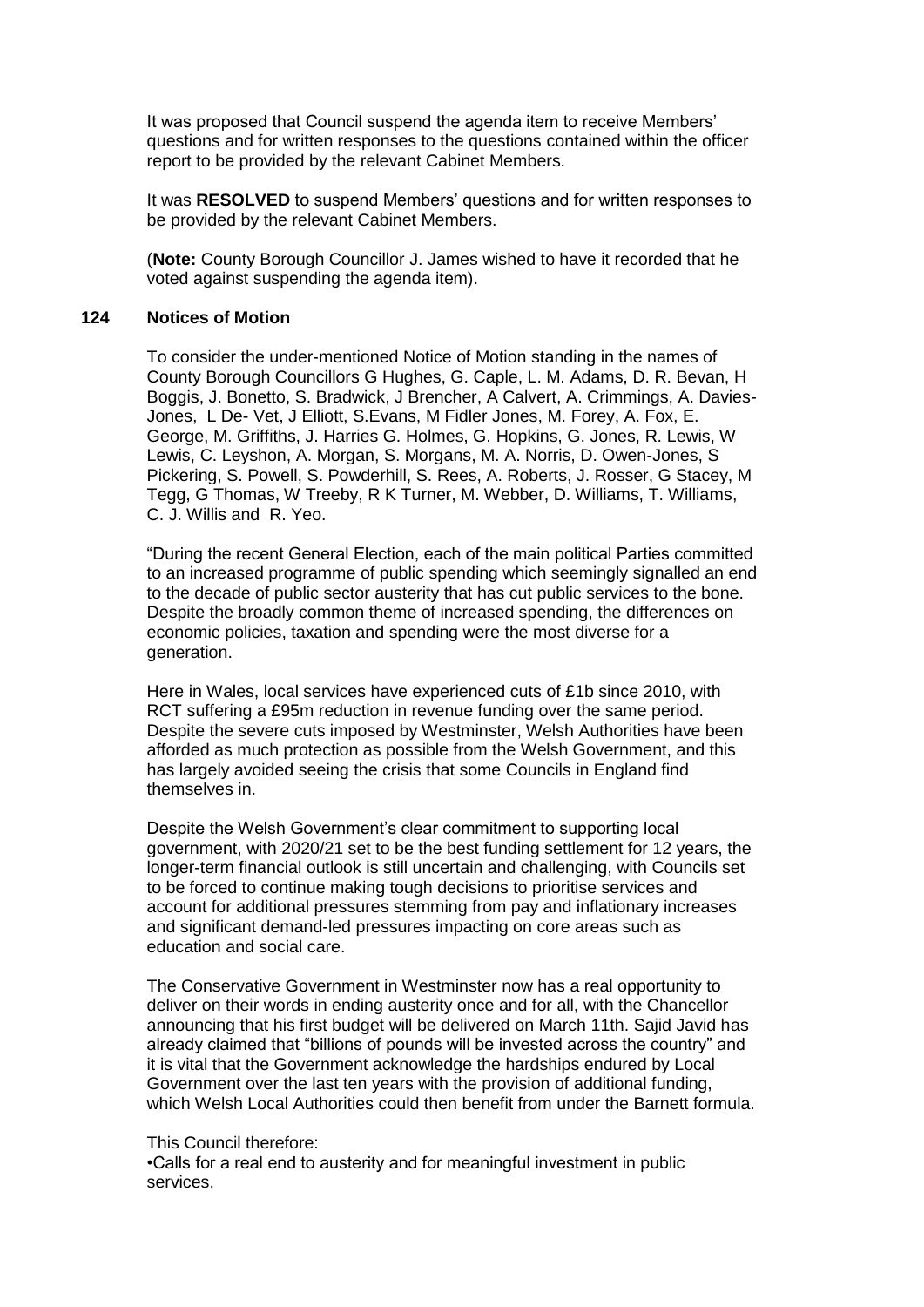And resolves to:

•Write to the Secretary of State for Wales, the Prime Minister and the Chancellor of the Exchequer via the Council Leader to lobby the Government to convey the above resolution".

In accordance with the Council's Rules of Procedure 12.7 the mover of the motion moved an alteration to the Motion to include additional text as set out underlined below:

# *"This Council therefore:*

*•Calls for a real end to austerity*, a review of the Barnett formula *and for meaningful investment in public services.*

*And resolves to:*

*•Write to* all MP's representing the County*, the Secretary of State for Wales, the Prime Minister and the Chancellor of the Exchequer via the Council Leader to lobby the Government to convey the above resolution.*

The altered Motion therefore read:

"During the recent General Election, each of the main political Parties committed to an increased programme of public spending which seemingly signalled an end to the decade of public sector austerity that has cut public services to the bone. Despite the broadly common theme of increased spending, the differences on economic policies, taxation and spending were the most diverse for a generation.

Here in Wales, local services have experienced cuts of £1b since 2010, with RCT suffering a £95m reduction in revenue funding over the same period. Despite the severe cuts imposed by Westminster, Welsh Authorities have been afforded as much protection as possible from the Welsh Government, and this has largely avoided seeing the crisis that some Councils in England find themselves in.

Despite the Welsh Government's clear commitment to supporting local government, with 2020/21 set to be the best funding settlement for 12 years, the longer-term financial outlook is still uncertain and challenging, with Councils set to be forced to continue making tough decisions to prioritise services and account for additional pressures stemming from pay and inflationary increases and significant demand-led pressures impacting on core areas such as education and social care.

The Conservative Government in Westminster now has a real opportunity to deliver on their words in ending austerity once and for all, with the Chancellor announcing that his first budget will be delivered on March 11th. Sajid Javid has already claimed that "billions of pounds will be invested across the country" and it is vital that the Government acknowledge the hardships endured by Local Government over the last ten years with the provision of additional funding, which Welsh Local Authorities could then benefit from under the Barnett formula.

This Council therefore:

•Calls for a real end to austerity, a review of the Barnett formula and for meaningful investment in public services. And resolves to: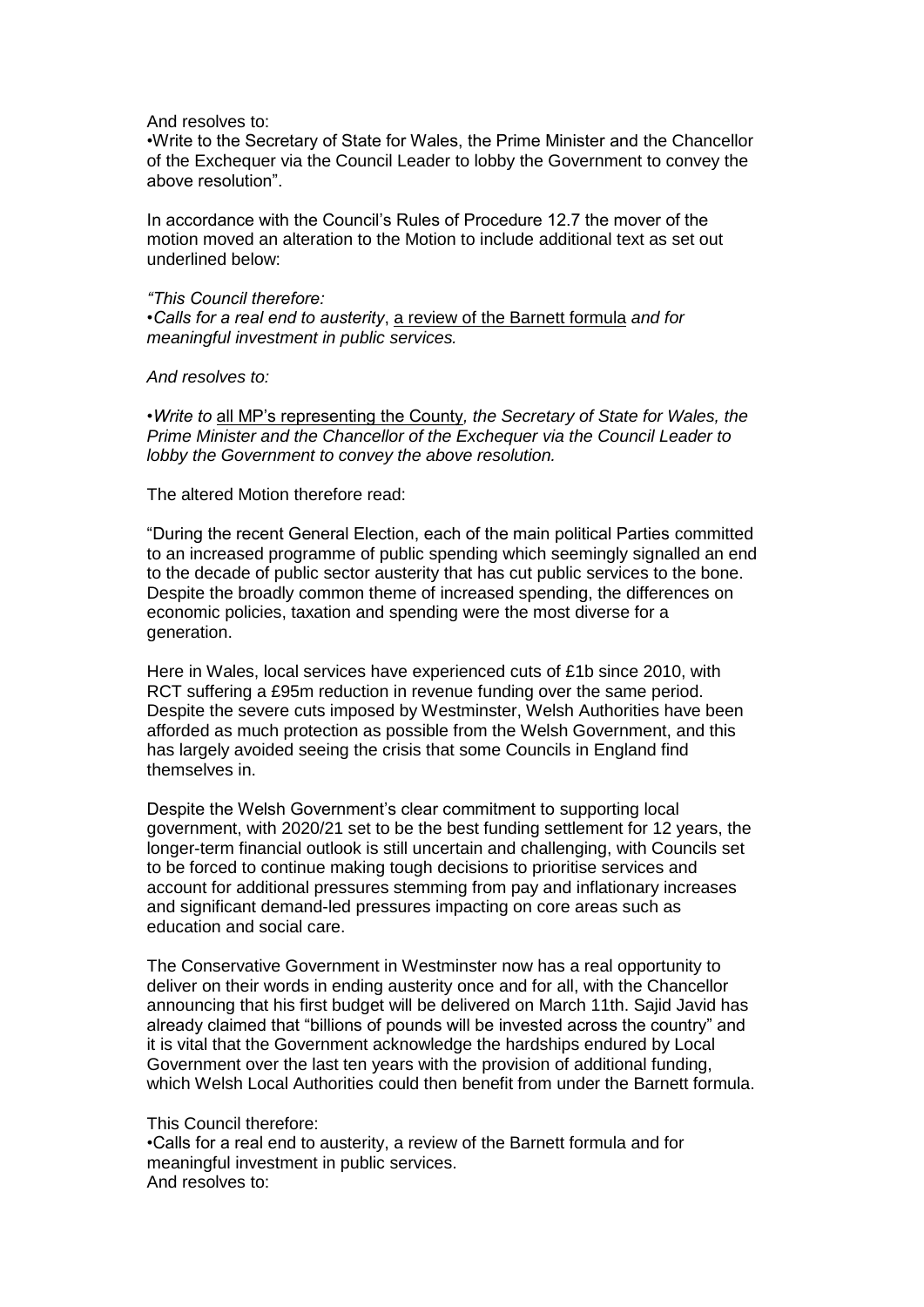•Write to all MP's representing the County, the Secretary of State for Wales, the Prime Minister and the Chancellor of the Exchequer via the Council Leader to lobby the Government to convey the above resolution".

Following discussions it was **RESOLVED** to adopt the Notice of Motion with the alteration.

(**Note:** County Borough Councillors J. James and L. Hooper wished to have it recorded that they voted against the notice of motion with the alteration.)

\*\*\*\*

**B**.To consider the under-mentioned Notice of Motion standing in the names of County Borough Councillors G.R.Davies, P.Jarman, E.Stephens,L.Jones, S.Rees Owen, M.Weaver, D.Grehan, H.Fychan, E.Griffiths, K.Morgan, J.Davies, J.Cullwick, J.Williams, A.Cox, E.Webster, A.Chapman, S.Evans,

This Council values the great contribution that Citizens Advice makes to the quality of life of the residents of Rhondda Cynon Taf. It is therefore very concerned about the cuts in outreach services in the County Borough.

Citizens Advice services have been completely withdrawn from Cwmbach, Pontyclun, Pontygwaith,Treherbert and Ystrad. In other areas the service has been curtailed. This will inevitably mean that vital advice will be more difficult and expensive to access. This is at a time when Universal Credit is being rolled out across the County Borough and legal aid has been decimated. Sadly three members of staff have been made redundant.

These cuts are the result of the reallocation of resources by the Welsh Government resulting in the loss of £144k in revenue to RCT Citizens Advice. Council calls for an urgent meeting with representatives of Citizens Advice and the Welsh Government to remedy the situation and if necessary explore alternative funding sources for this vital service.

At the meeting the Chair announced that in accordance with Council Procedure Rule 10.4.1 the following amendment to the Notice of Motion had been received from County Borough Councillors H. Boggis, J. Edwards, L. M. Adams, D. R. Bevan, J. Bonetto, S. Bradwick, J Brencher, A Calvert, G. Caple, A. Crimmings, A. Davies-Jones, L De- Vet, J Elliott, S.Evans, M Fidler Jones, M. Forey, A. Fox, E. George, M. Griffiths, J. Harries G. Holmes, G. Hopkins, G Hughes, G. Jones, R. Lewis, W Lewis, C. Leyshon, A. Morgan, S. Morgans, M. A. Norris, D. Owen-Jones, S Pickering, S. Powell, S. Powderhill, S. Rees, A. Roberts, J. Rosser, G Stacey, M Tegg, G Thomas, W Treeby, R K Turner, M. Webber, D. Williams, T. Williams, C. J. Willis and R. Yeo.

This Council values the great contribution that Citizens Advice makes to the quality of life of the residents of Rhondda Cynon Taf. It is therefore very concerned about the cuts in outreach services in the County Borough. Citizens Advice services have been completely withdrawn from Cwmbach, Pontyclun, Pontygwaith, Treherbert and Ystrad. In other areas the service has been curtailed. This will inevitably mean that vital advice will be more difficult and expensive to access. This is at a time when Universal Credit is being rolled out across the County Borough and legal aid has been decimated. Sadly three members of staff have been made redundant.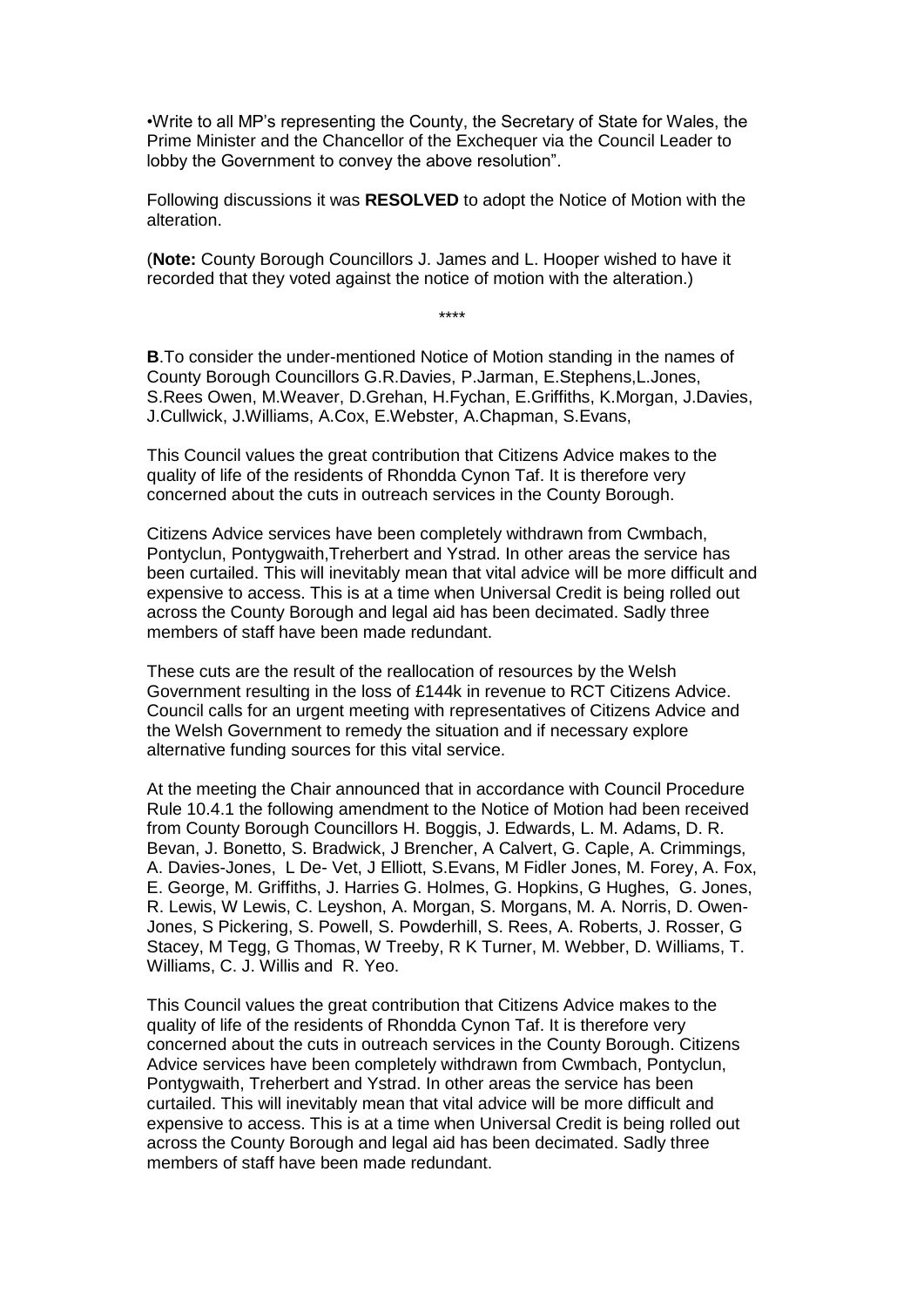These cuts are the result of the reallocation of resources by the Welsh Government resulting in the loss of £144k in revenue to RCT Citizens Advice.

{Add: This Council notes the significant funding already provided by this Local Authority, totalling £447,000 per annum, which has been protected in recent years to provide the resources for Citizens Advice RCT to support residents impacted by the challenges of Universal Credit and the impact of austerity locally.

This Council calls on the Welsh Government to consider additional support for Citizens Advice RCT so they are not adversely affected by the new funding reallocation}.

Council calls for [Delete: an urgent meeting with representatives of Citizens Advice and the Welsh Government to remedy the situation and if necessary explore alternative funding sources for this vital service.

# **The motion amended will read**:-

This Council values the great contribution that Citizens Advice makes to the quality of life of the residents of Rhondda Cynon Taf. It is therefore very concerned about the cuts in outreach services in the County Borough. Citizens Advice services have been completely withdrawn from Cwmbach, Pontyclun, Pontygwaith, Treherbert and Ystrad. In other areas the service has been curtailed. This will inevitably mean that vital advice will be more difficult and expensive to access. This is at a time when Universal Credit is being rolled out across the County Borough and legal aid has been decimated. Sadly three members of staff have been made redundant.

These cuts are the result of the reallocation of resources by the Welsh Government resulting in the loss of £144k in revenue to RCT Citizens Advice.

This Council notes the significant funding already provided by this Local Authority, totalling £447,000 per annum, which has been protected in recent years to provide the resources for Citizens Advice RCT to support residents impacted by the challenges of Universal Credit and the impact of austerity locally.

This Council calls on the Welsh Government to consider additional support for Citizens Advice RCT so they are not adversely affected by the new funding reallocation.

Council calls for the Welsh Government to remedy the situation and if necessary explore alternative funding sources for this vital service.

In accordance with the Council's Rules of Procedure 12.7, a vote was taken in respect of the amendment to the Notice of Motion and it was **RESOLVED** to adopt the amendment subject to a further alteration to the amendment. In accordance with the Council's Rules of Procedure 12.7 the mover of the amendment to the motion moved an alteration to the amended Motion to include the text as underlined below :

"This Council calls on the Welsh Government to meet representatives of Citizens Advice to consider additional support for Citizen's Advice RCT so they are not adversely affected by the new funding reallocation"